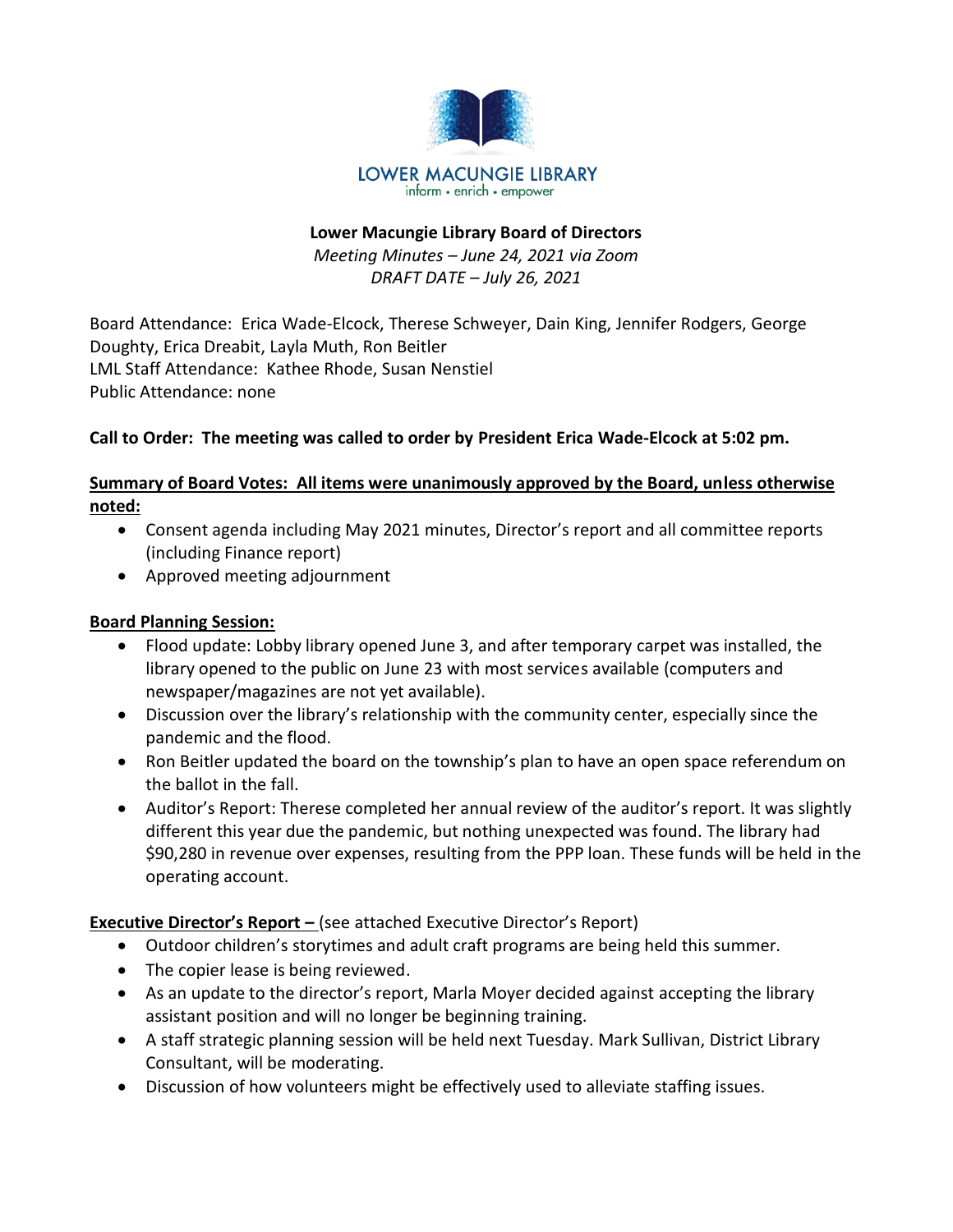## **Committee Chair Reports & Next Meeting Dates**

#### **Finance:**

- Committee met on 6/21
- Library's finances are in good shape. The library is still losing some money from the extended fine free period. Realistically this will amount to approximately \$6,000 - \$7,000 annually.
- Investment returns from PA Invest will be minimal.
- Next meeting TBD

#### **Personnel:**

- Committee met on 5/28
- Staff changes were discussed.
- Updates to the personnel manual continue.
- Issues around remote workers were discussed.
- Next meeting July 16

## **Marketing**

- Committee met on 6/16
- Plans for the reopening were discussed.
	- o George expressed appreciation for the library opening announcement e-mail
- Natalie will be working on pricing for a website update.
- Next meeting TBD

## **Facilities:**

- Did not meet.
- Brief discussion of the library's appreciation for the township's public works department and their prompt attention to day to day issues.
- Next meeting TBD

## **Friends of LML Update:**

- Did not meet
- Friends did bring in volunteers to help move items for the reopening.
- Next meeting TBD

## **Technology:**

- Did not meet
- Natalie not present, so no discussion about technology.
- Next meeting TBD

## **Nominating:**

- Board candidate Layla Muth was approved on June 3.
- Next meeting TBD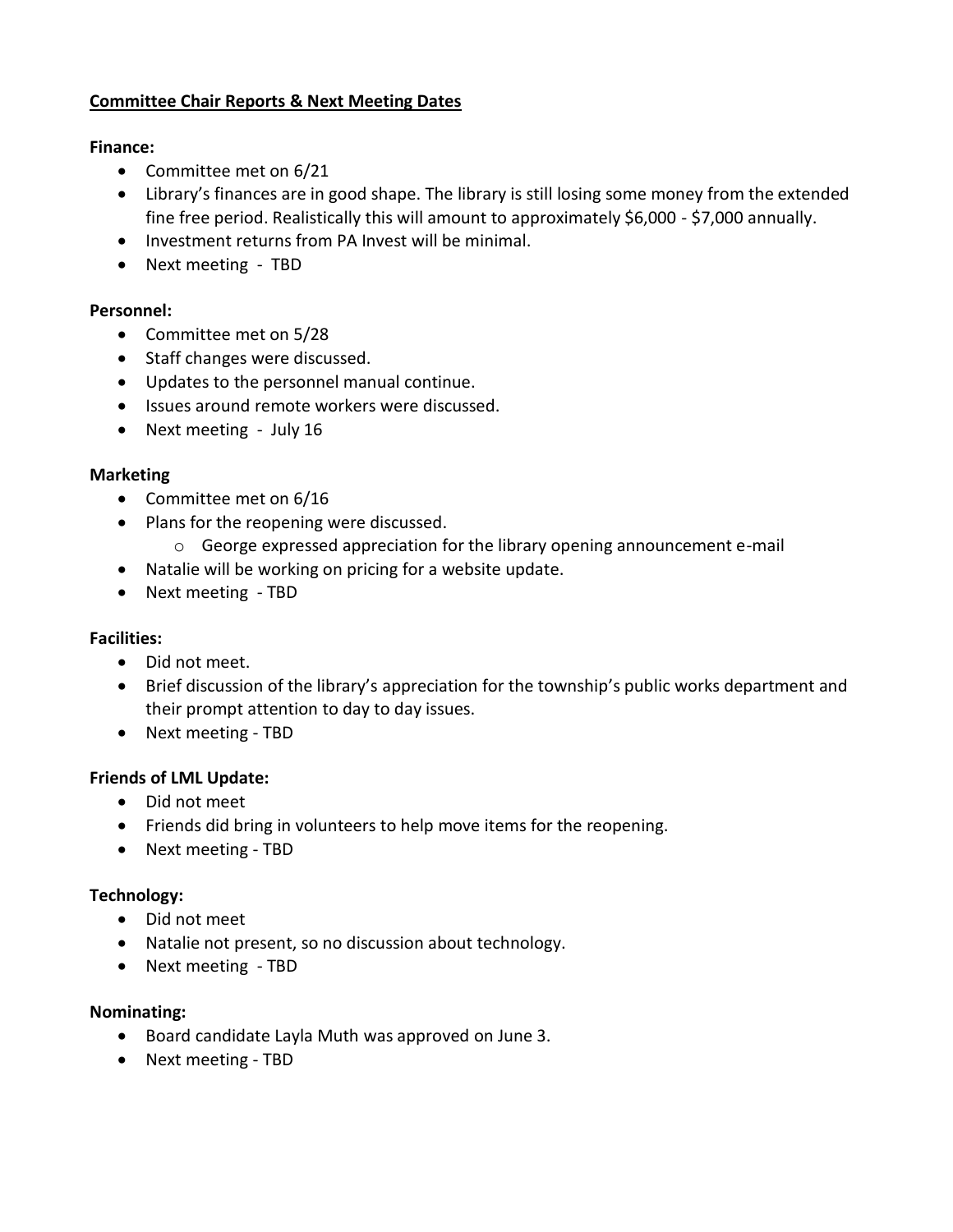#### **Old Business**

• None

#### **New Business**

- Discussion of workforce planning (strategic staffing).
	- o George expressed that he's in favor of trying to keep turnover low
	- o Kathee reported that the last 2 staff members who left did so for personal reasons unrelated to the library itself, but that said, the library has had potential hires walk away due to low salary.
	- o The District Consultant should be able to create a document with comparable salary information to inform this discussion.
	- o Board members should e-mail Erica Wade-Elcock with their thoughts.
- A performance evaluation was not done last year for Kathee due to the pandemic, so board members are asked to send any thoughts or comments to the personnel committee for that purpose.

## **Public Comment**

• None

Board Meeting was adjourned at 6:13 pm

#### **ACTION ITEMS WITH DUE DATES**

**Next Meeting:** Thursday, July 29 at 5:00 pm – location TBD

*Respectively submitted: Erica Dreabit*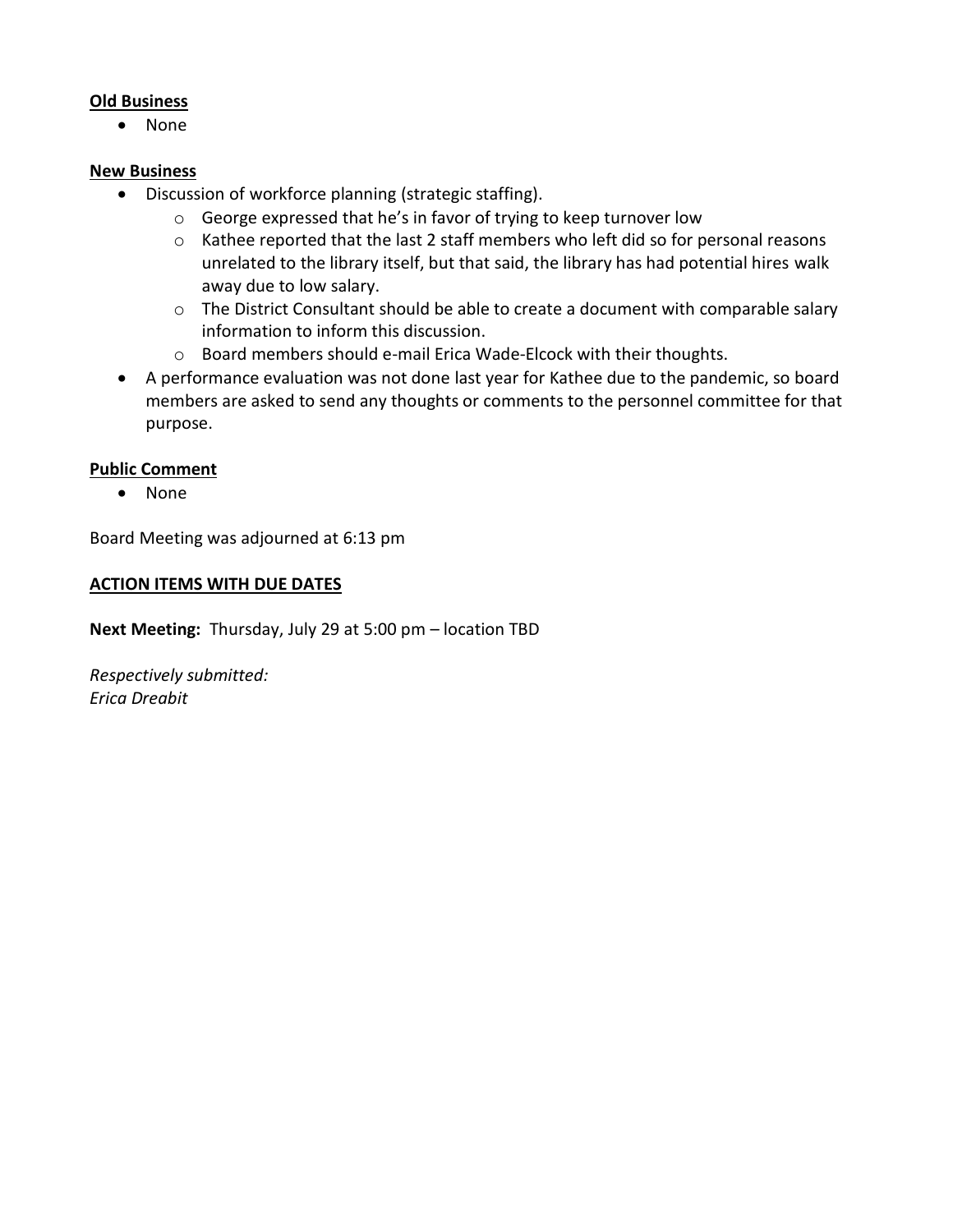# **Library Director's Report (6/24/21)**

# **Objectives**

## **Community Partnership**

• Summer programming for children will be held outdoors, weather permitting. Book clubs will be held via Zoom or at an outdoor location

## **Relevance**

- Began Lobby Library services Thursday, June 3, offering carts of new books, dvds, audio, and puzzles for checkout every Tuesday and Thursday 10am-12pm and 3-6pm
- Unlocked book drop 24/7 Thursday, June 10
- Overton Moving arrived Monday, June 14 to move shelving, furniture and parts of the collection
- Planning daily opening with access to the back half of the library and a temporary circulation desk available in the YA area. Limited seating will be available throughout the library
- Dan from 3M moved the de-sensitizers to the temporary circulation area Tuesday, June 15

## **Fiscal Responsibility**

- Susan, Natalie and I met with Brett Andersen via Zoom Wednesday, June 9 to review the renewal of the copiers lease with Fraser Advanced Information Systems
- Susan completed the CARES reimbursement procedure, submitting the financials prior to the June 30 deadline

## **Communication and Leadership Effectiveness**

- Presented the Performance Review Policy as the policy of the month for discussion at the June staff meeting
- Signed and submitted the Negotiated District Agreement and Budget along with a majority of the District Library Directors
- Natalie, Sarah and I interviewed three potential Library Assistants the week of June 7 and one candidate Wednesday, June 16
- Marla Moyer will begin her Library Assistant training Monday, June 28 and Jessica Licker will begin Monday, July 12
- Natalie, Adam, Lisa, and I attended B&T training via Zoom Thursday, June 10
- Will attend the grand opening of the new Parkland Community Library Tuesday, June 22
- A Staff Strategic Planning Session will be held Tuesday, June 29 from 9:30-11:00am
- Accepted resignations from Library Assistants Kathryn Van Gundy and Hailey Jack

## **Statistics**